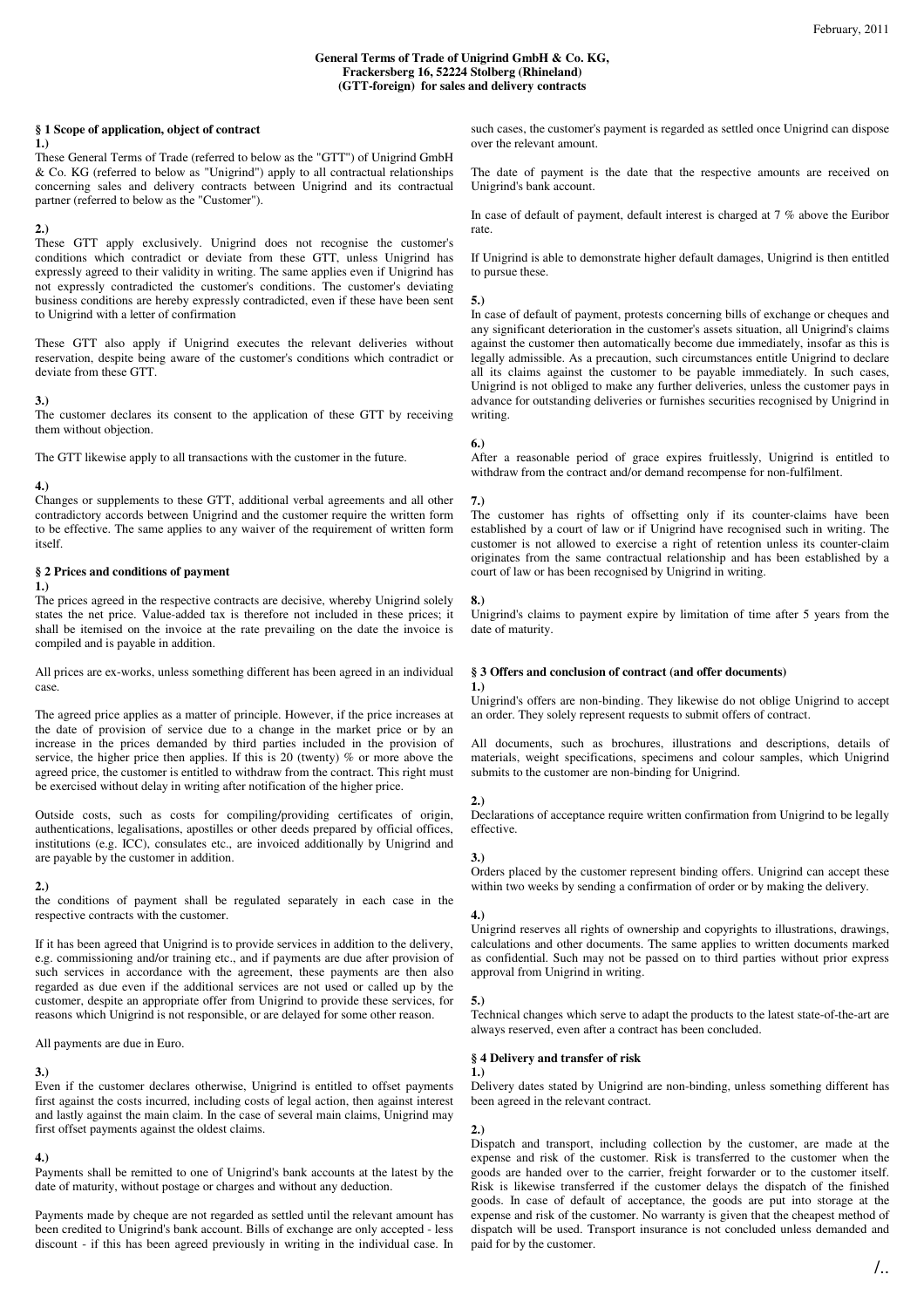Unless agreed otherwise in writing, deliveries are ex-works as a matter of principle.

#### **4.)**

Delivery dates and deadlines agreed are extended by the period in which the customer is in default of its obligations towards Unigrind.

Agreed delivery deadlines are furthermore extended reasonably if unforeseen circumstances occur which are beyond the control of Unigrind, such as an Act of God (Force Majeure), e.g. operational breakdowns, strikes, lock-outs, delays in receiving supplies, fire, flooding, earthquakes, other natural catastrophes, normative acts of organs of the state, export/import sanctions, acts of war declared or undeclared, sanctions, boycotts etc.. Deadlines are then extended by the duration of these circumstances plus a reasonable start-up time to rectify the consequences of these circumstances. In important cases, Unigrind shall notify the start and end of such hindrances to the customer without delay.

All liability on the part of Unigrind is excluded in the aforesaid cases.

### **5.)**

If Unigrind is in default, the customer must grant a reasonable period of grace in writing with the threat of rejection. Once this period of grace has expired fruitlessly, the customer is entitled to withdraw from the contract.

#### **6.)**

If the customer incurs losses due to a delay for which Unigrind is responsible, the customer is then entitled to demand recompense in the scope determined by the following § 7 of these GTT. However, this only applies if the customer has properly fulfilled all of its contractual obligations.

#### **7.)**

If the customer is in default of acceptance or infringes other duties of cooperation, Unigrind is entitled to demand recompense for the losses it incurs, including any added expenditure. In this case, the risk of accidental destruction and/or deterioration of the purchased item is also transferred to the customer on the date on which it is in default of acceptance.

#### **8.)**

Unigrind hereby expressly refers to the fact that none of the deliveries contain any other services whatsoever, such as commissioning or training courses etc., unless such have been agreed separately in writing.

### **§ 5 Reservation of title**

#### **1.)**

Unigrind reserves ownership of all goods delivered (reserved goods) until all payments have been received from the business relationship – in particular from a current account balance. The customer is not entitled to pledge the goods or assign them to third parties as security.

#### **2.)**

The customer must inform Unigrind without delay in writing of any seizures or other third party interventions, and shall notify the third parties of Unigrind's rights. If the third party is unable to refund the judicial and extrajudicial costs of action against execution (§ 771 ZPO) to Unigrind, the customer is liable for the losses suffered by Unigrind.

#### **3.)**

If the goods delivered by Unigrind are reprocessed by the customer, this is done on behalf of Unigrind as the manufacturer in the sense of § 950 BGB, without any obligation for Unigrind. The reprocessed goods are regarded as reserved goods. If the customer or a party acting on its behalf processes, combines or mixes the reserved goods with other goods not belonging to Unigrind, Unigrind accrues coownership to the new item in the ratio of the invoice value of the reserved goods to the invoice value of the other goods used.

#### **4.)**

If Unigrind's ownership expires due to processing, combining or mixing, the customer even now transfers the rights of ownership it accrues to the new stock or the new item in the amount of the invoice value of the reserved goods to Unigrind and shall safeguard these for Unigrind at no charge. The rights of co-ownership accrued in this way are regarded as reserved goods.

### **5.)**

The customer may only sell the reserved goods in regular business transactions at its normal conditions, and as long as it is not in default. The customer even now assigns to Unigrind all the claims from the resale of the reserved goods that it accrues against the buyer or third parties. This assignment serves to secure the claims of Unigrind to the same extent as that of the reserved goods. If the reserved goods are sold by the customer together with other goods not sold by Unigrind, the claim from the resale is assigned only in the amount of the invoice value of the reserved goods in question. If goods in which Unigrind has co-ownership are sold, the claim arising is transferred in the amount of this co-ownership. If the reserved goods are used by the customer to fulfil a work contract or a works delivery contract, the foregoing applies accordingly to the resale.

### **6.)**

Even after making the foregoing assignment, the customer is still authorised to collect the claim. This does not affect Unigrind's right to revoke this authorisation and to collect the claim itself. However, Unigrind is obliged not to collect these claims as long as the customer is not in default of payment and, in particular, an application has not been made to open insolvency proceedings. If the authorisation to collect claims is revoked, Unigrind can demand that the customer discloses the assigned claims and their debtors, provides all the information required for their collection, hands over the associated documents and notifies the debtors (third parties) of the assignment. At the same time, a listing of the reserved goods still held by the customer shall be submitted to Unigrind.

#### **7.)**

If the value of securities held by Unigrind exceeds the value of the claims to be secured by more than 20 % in total, Unigrind is obliged, at the customer's request, to release securities of its choice.

### **8.)**

If the reservation of title or the assignment is unworkable under the law to which the goods are subject, the security corresponding to reservation of title or the assignment in this jurisdiction is agreed. If the customer's cooperation is required to this end, it must undertake all the action needed to justify and maintain such rights.

#### **9.)**

Unigrind is entitled to insure the goods at the customer's expense against theft, breakage, water damage and other losses, insofar as the customer itself has not demonstrably concluded such insurance.

#### **10.)**

If payment is made by bill of acceptance (acceptor's bill of exchange), ownership does not pass to the customer until it has been established without doubt that Unigrind can no longer be pursued under the exchange transaction.

### **§ 6 Warranty and liability for defects**

### **1.)**

If the customer fails to observe instructions issued by Unigrind concerning operating and/or maintenance work, or if it makes changes to the products, exchanges parts or uses consumables which do not correspond to the original specifications, claims due to defects in the products lapse, unless the customer is able to disprove a substantiated claim that one of the aforesaid circumstances actually caused the defect. The same applies if the customer fails to observe the operating instructions supplied by Unigrind.

#### **2.)**

The customer must notify defects to Unigrind in writing without delay, although at the latest within one week of receiving the delivery item. Defects which could not have been detected within this period, even given careful examination, must be reported to Unigrind in writing without delay after their discovery.

### **3.)**

If the customer reports defects in the products, Unigrind can demand that defective equipment is returned to Unigrind at its expense for repair.

#### **4.)**

If the customer demands that rework be performed at a place of its choice, Unigrind can comply with this demand, whereby exchanged parts are not invoiced, whilst the customer must pay the work times and travel expenses at Unigrind's standard rates. If rework fails even after a reasonable period of grace, the customer can demand a reduction in price or withdraw from the contract at its discretion.

# **5.)**

Liability for normal wear and teat is excluded.

# **6.)**

Claims against Unigrind due to defects accrue solely to the direct customer and may not be assigned.

#### **7.)**

In case of defects, Unigrind reserves the right to choose the method of subsequent fulfilment.

## **8.)**

The warranty period is always one year, unless something different has been agreed in writing in an individual case.

#### **9.)**

§ 7 below applies to claims to damages due to defects.